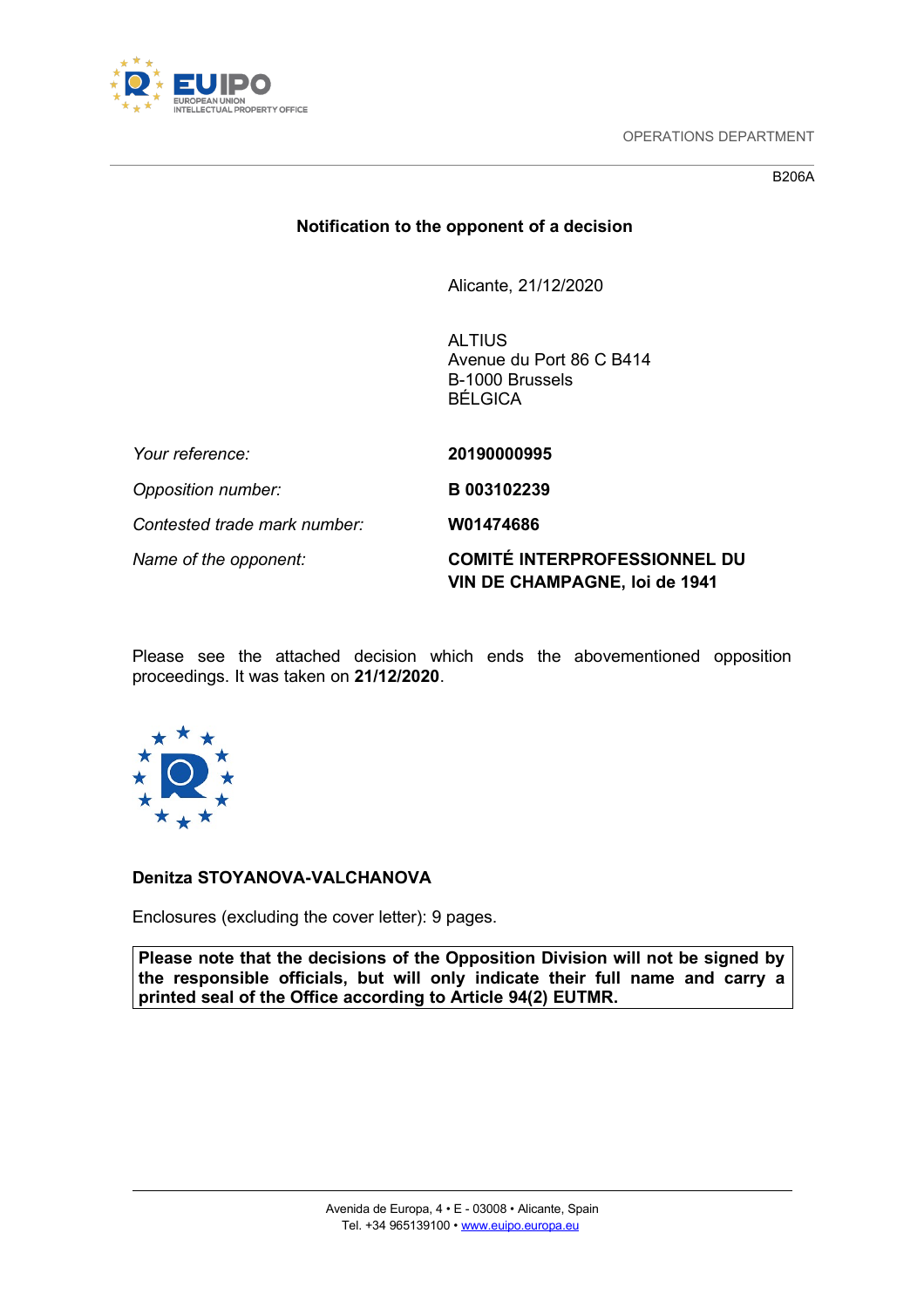

## **OPPOSITION Nо B 3 102 239**

**Comité Interprofessionnel du Vin de Champagne, Loi de 1941**, 5, rue Henri-Martin, 51204 Épernay cedex, France, and **Institut national de l'origine et de la qualité - INAO**, 12 rue Henri Rol-Tanguy, 93100 Montreuil-Sous-Bois, France (opponents), represented by **Altius**, Avenue du Port 86 C B414, 1000 Brussels, Belgium (professional representative)

#### a g a i n s t

**Woof and Brew Limited**, 4 Bramley Road, St Ives PE27 3WS, United Kingdom (holder), represented by **Gallafents Ltd.**, 1 Sans Walk, London EC1R 0LT, United Kingdom (professional representative).

On 21/12/2020, the Opposition Division takes the following

## **DECISION:**

- **1.** Opposition No B 3 102 239 is upheld for all the contested goods.
- **2.** International registration No 1 474 686 is entirely refused protection in respect of the European Union.
- **3.** The holder bears the costs, fixed at EUR 620.

## **REASONS**

The opponents filed an opposition against all the goods of International registration designating the European Union No 1 474 686 'CHAMPAWS' (word mark), namely against all the goods in Class 31. The opposition is based on the protected designation of origin 'CHAMPAGNE'. The opponents invoked Article 8(6) EUTMR.

## **DESIGNATIONS OF ORIGIN OR GEOGRAPHICAL INDICATIONS — ARTICLE 8(6) EUTMR**

According to Article 8(6) EUTMR, upon opposition by any person authorised under the relevant law to exercise the rights arising from a designation of origin or a geographical indication, the trade mark applied for must not be registered where and to the extent that, pursuant to the Union legislation or national law providing for the protection of designations of origin or geographical indications:

- (i) an application for a designation of origin or a geographical indication had already been submitted, in accordance with Union legislation or national law, prior to the date of application for registration of the EU trade mark or the date of the priority claimed for the application, subject to its subsequent registration;
- (ii) that designation of origin or geographical indication confers the right to prohibit the use of a subsequent trade mark.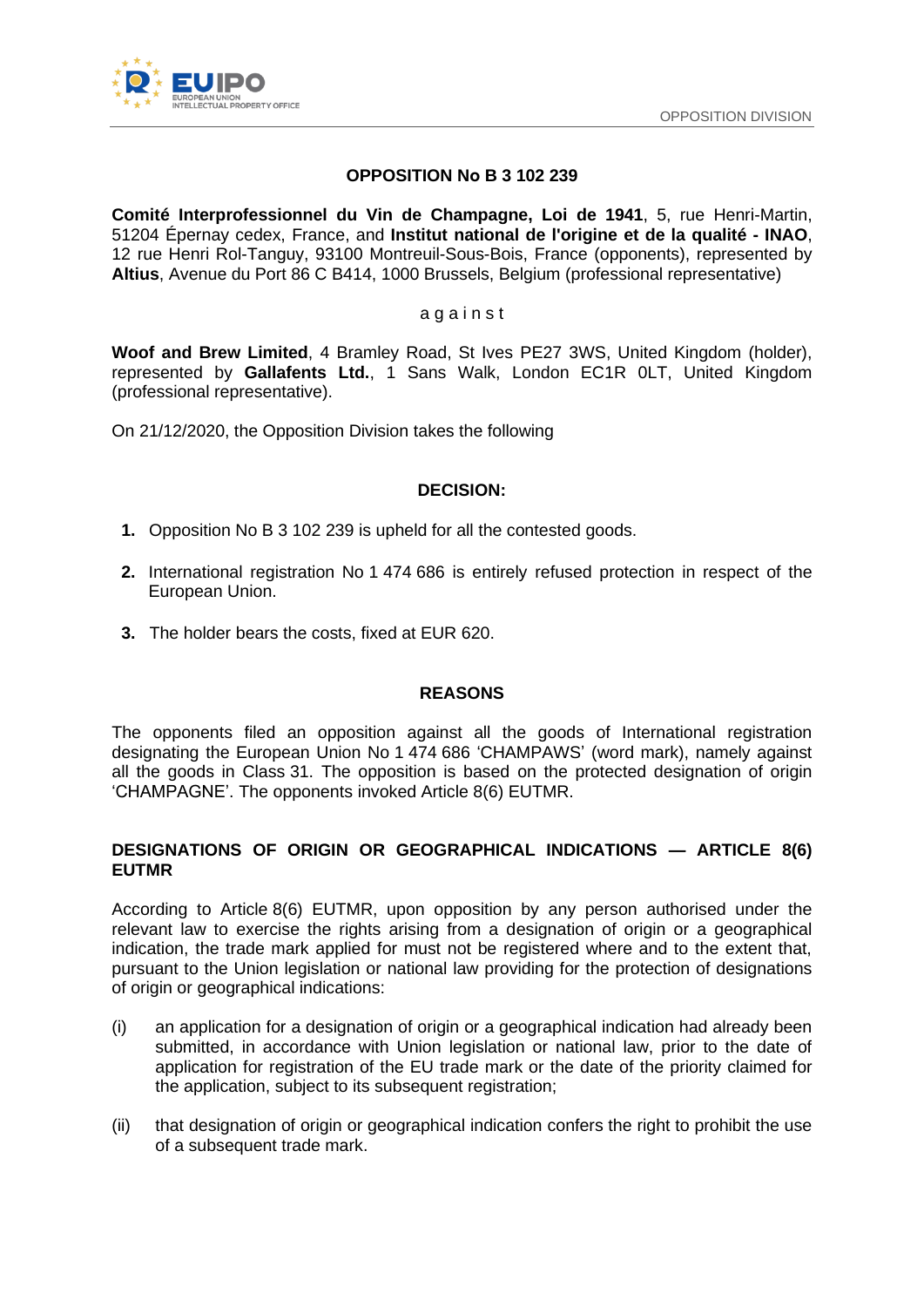## **a) The right under applicable law**

Designations of origin and geographical indications for wines and other grapevine products protected under Council Regulation (EU) No 1308/2013 of 17 December 2013 establishing a common organisation of the markets in agricultural products fall under Article 8(6) EUTMR.

This includes the names already registered under Council Regulation (EC) No 1493/1999 of 17 May 1999 on the common organisation of the market in wine or Council Regulation No 479/2008 of 29/04/2008 on the common organisation of the market in wine. At present, geographical indications for wines are protected under EU legislation under Regulation (EU) No 1308/2013 of the European Parliament and of the Council of 17 December 2013, known as the 'Wines Regulation', establishing a common organisation of the markets in agricultural products (Regulation No 1308/2013 or the Wines Regulation), which replaced and repealed Regulation No 1234/2007, which had integrated through codification by Regulation No 491/2009 the abovementioned Regulation No 479/2008, which was repealed at the same time. Wine names referred to in Articles 51 and 54 of Council Regulation (EC) No 1493/1999 and Article 28 of Commission Regulation (EC) No 753/2002 are automatically protected under this Regulation (see Article 107 of Regulation No 1308/2013). The Wines Regulation protects geographical indications that were already protected in a Member State on 01/08/2009 (or on the date of accession of a new Member State) subject to further conditions, and any further geographical indications applied for and registered pursuant to the EU system of protection thereafter.

According to Article 93(1)(a) of Regulation No 1308/2013, 'designation of origin' means the name of a region, a specific place or, in exceptional and duly justifiable cases, a country used to describe a product referred to in Article 92(1) of Regulation No 1308/2013 that complies with the following requirements:

- its quality and characteristics are essentially or exclusively due to a particular geographical environment with its inherent natural and human factors;
- the grapes from which it is produced come exclusively from this geographical area;
- its production takes place in this geographical area; and
- it is obtained from vine varieties belonging to *Vitis vinifera*.

The opponents refer in the notice of opposition and in their observations to the protection granted to the earlier right in the territory of France under French law. With respect thereto, the Opposition Division deems it useful to clarify that the EU system of protection of geographical indications for wines is exhaustive in nature and supersedes national protection for those goods with the result that any national rules granting any additional protection which supplements or supplants that granted under the Wines Regulation are not to be taken into account in the present proceedings (14/09/2017, C-56/16 P, PORT CHARLOTTE, EU:C:2017:693, § 96).

# **b) The earlier right and the opponents' entitlement**

The opponents invoked in the present case as earlier right the protected designation of origin (PDO) 'Champagne'.

Under EU law, 'Champagne' was recognized and registered as a PDO on 18/09/1973 and the registration was published in the Official Journal of the European Union (Series C 74/18/09/1973, page 8, attached as Exhibit I.10). The opponents made reference to an online source recognised by the Office (in accordance with Article 7(3) EUTMDR), namely to the EU geographical indications register eAmbrosia, from which it can be confirmed that the PDO 'Champagne' is registered under number PDO-FR-A1359. The register confirms that the legal instrument protecting the name is Article 107 of Regulation No 1308/2013 and that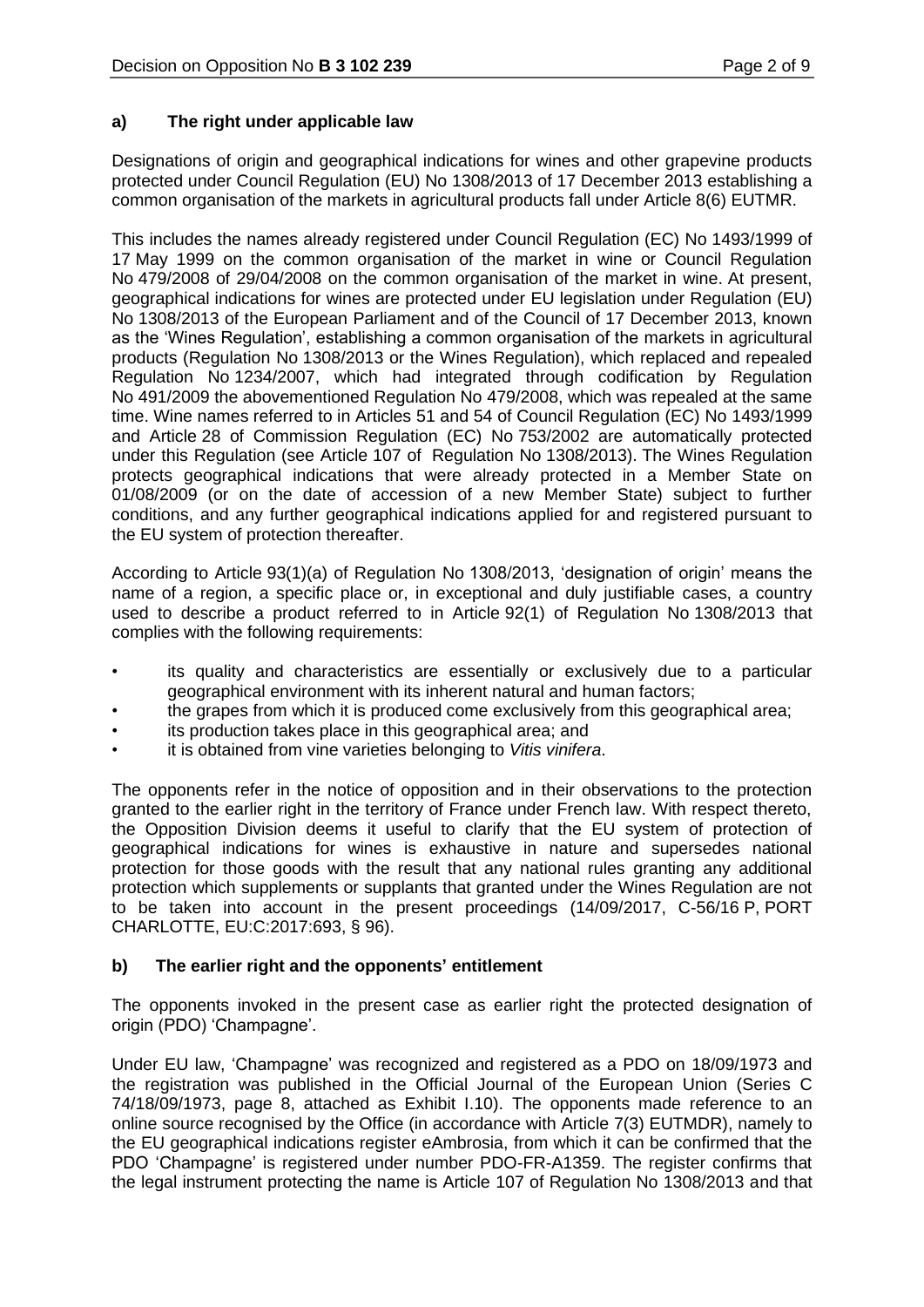the PDO 'Champagne' for wine was registered with this system on 18/09/1973 (Extracts from the Register of Protected Designation of Origin and Protected Geographical Indications established by Article 104 of Regulation (EU) No 1308/2013 are also submitted as Annex 1 to the submissions filed with the notice of opposition and Exhibit I.9 to the submissions filed within the substantiation time limit).

It follows from the above that the PDO 'Champagne' is protected under the Wines Regulation for *wine*. From the above outline it is also clear that the invoked PDO is earlier than the contested IR in which the EU was designated on 22/05/2019, with priority date 22/11/2018.

As regards the opponents' entitlement to file the opposition, in relation to the first opponent, Comité interprofessionnel du vin de Champagne (CIVC), evidence was submitted that it is a French body and it has been established by virtue of a French legal act dated 12/04/1941 (French Law of 12 April 1941 establishing a Comité interprofessionnel du vin de Champagne, filed by the opponents with a translation into the language of the proceedings).

According to the provisions of said law (Article 8) the opponent is entrusted with the functions of, inter alia, undertaking protection and defence campaigns in favour of the predetermined Champagne registered appellations of origin. Furthermore, according to Article 13 of the said law, the CIVC has legal personality and has the right to take matters to court. It may exercise all the rights reserved for a civil party in all courts, in relation to actions that may directly or indirectly harm the collective interests of the groups that it represents.

The opponents submitted, furthermore, a copy of a French Supreme Court Decision of 18/02/2004 in case number 02-10576, CIVC/Parfums Caron, 'Royal Bain de Champagne' and 'Bain de Champagne' wherein the French Supreme Court ruled on the admissibility of actions brought by the first opponent against the infringement to the CHAMPAGNE appellation of origin, such actions being unquestionably prejudicial to the collective interest of Champagne producers and of all the traders involved in the production and sale of Champagne wine.

The second opponent, Institut national de l'origine et de la qualité - INAO, is, according to the opponents´ submissions, an administrative public institution controlled by the French Ministry of Agriculture and Fisheries. The opponents explain that Inao was established by the French Decree-Law of 30 July 1935 concerning the defense of the wine market and the economic regime of alcoholic products and that the legal provisions governing Inao's functioning and responsibilities are set out in Title lV of Book Vl of the French Rural and maritime fisheries Code (attached as Exhibits I.2 and I.3).

Under Article L. 642-5 of the said Code, INAO's duties include contributing to the protection and defence, in France and abroad, of, inter alia, the French designations of origin. With a view to INAO´s legal personality and capacity to act in defence of the earlier PDO, including to initiate and participate in court and administrative proceedings the opponents make reference to a judgement of the Paris Court of Appeal confirming that INAO is a public body placed under control of the Ministry in charge of agriculture and has been entrusted with, among other things, the duty to recognise, control, promote and defend, both in France and in foreign countries, the designations of origin. Moreover, from the legal provisions and rules governing this body it would be evident that it may initiate legal proceedings concerning any facts that are of such a nature as to infringe the 'CHAMPAGNE' designation of origin.

In addition to the above, the opponents make reference to previous decisions of the Office where the entitlement of the opponents to file an opposition has been confirmed.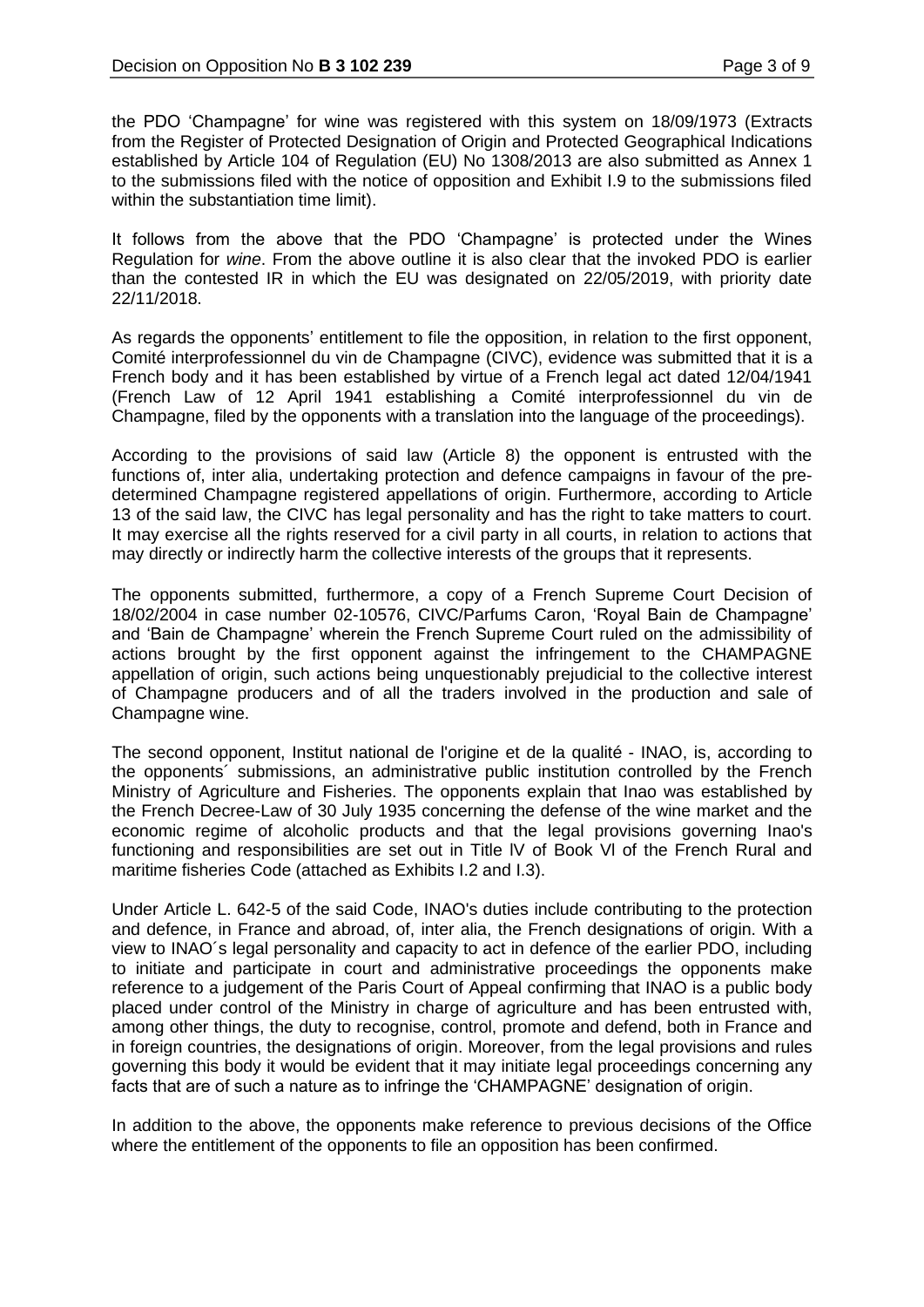In light of the arguments and evidence submitted, the Opposition Division considers that the opponents have provided sufficient evidence as to their respective entitlement to exercise the rights arising from the PDO 'Champagne' and, in particular, to file the present opposition.

## **c) The opponents' right vis-à-vis the contested trade mark**

According to Article 103(2) of Regulation No 1308/2013, protected designations of origins and protected geographical indications and the wines using those protected names in conformity with the product specification will be protected against:

- (a) any direct or indirect commercial use of a protected name:
	- (i) by comparable products not complying with the product specification of the protected name; or
	- (ii) insofar as such use exploits the reputation of a designation of origin or a geographical indication;
- (b) any misuse, imitation or evocation, even if the true origin of the product or service is indicated or if the protected name is translated or accompanied by an expression such as 'style', 'type', 'method', 'as produced in', 'imitation', 'flavour', 'like' or similar;
- (c) any other false or misleading indication as to the provenance, origin, nature or essential qualities of the product, on the inner or outer packaging, advertising material or documents relating to the wine product concerned, and the packing of the product in a container liable to convey a false impression as to its origin;
- (d) any other practice liable to mislead the consumer as to the true origin of the product.

The opponents maintain that there is a conflict between the protected PDO and the contested IR. The opponents are of the view that it could be debatable whether the contested IR would amount to ´direct or indirect use´ of the earlier PDO in the sense of Article 103(2)(a) of Regulation No 1308/2013 and base the opposition on Article 103(2)(b), (c) and/or (d) of Regulation No 1308/2013.

The opponents correctly point out that under Article 8(6) EUTMR there is no requirement to prove that the PDO invoked has been used in the course of trade of more than mere local significance.

Nevertheless, the opponents have submitted extensive argumentation and evidence, inter alia:

- **Exhibit I:** Documents in relation to the existence and validity of the earlier right, comprising mainly French laws and the extracts from the register of PDOs and PGIs established by Article 104 of Regulation (EU) No 1308/2013 and from the Official Journal of the EU.
- **Exhibit II:** Notice letter from the opponents to the holder asking the latter to withdraw the trade mark application and to cease and desist from any use of the contested sign or any similar sign using, imitating or evoking the earlier PDO.
- **Exhibit III:** Evidence with regard to the 'Champagne' designation of origin, inter alia: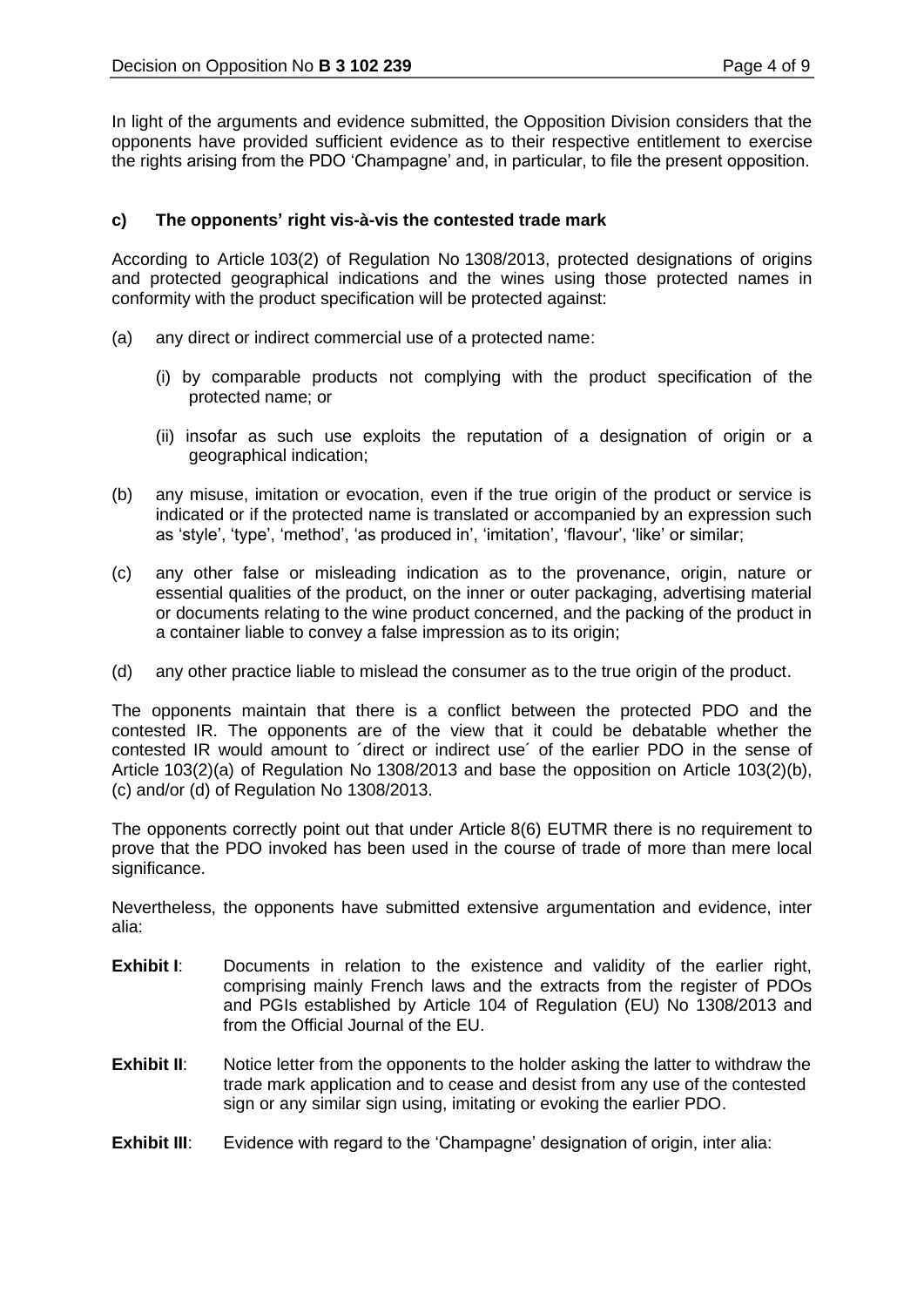## **Materials edited and distributed by the opponents related to the history and production of wines from the Champagne region and more specifically about the PDO Champagne, namely:**

*Annex III.A.01*: The wines of Champagne, From lifestyle to wine styles;

*Annex III.A.02*: Champagne, From Terroir to Wine;

*Annex III.A.03*: Printout from the website www.champagne.fr dated 26/10/2010;

*Annex III.A.04*: Printouts from the website of the Champagne Information Bureau in the UK www.champagne-civc.co.uk dated 25/10/2010;

*Annex III.A.05*: Printout from the website www.champagne.co.uk dated 19/10/2010 with information in relation to a Champagne DVD containing four films in nine languages;

*Annex III.A.06*: Printout from the website www.champagne.co.uk dated 19/10/2010 with information in relation to an educational CD-ROM intended for teachers of wine education.

### **Materials in relation to the reputation of the PDO 'Champagne', namely excerpts from publications by third parties commenting on the fame and prestige of the PDO 'Champagne', as follows:**

*Annex III.B.01*: An excerpt (the foreword) from Michael Edwards, *The finest wines of Champagne. A guide to the Best Cuvées, Houses and Growers*, Fine Wine Editions, 2009;

*Annex III.B.02*: L'ABCdaire du Champagne;

*Annex III.B.03*: Angélique de la Chaise and Eric Glatre, Champagne, le plaisir partagé, Hoëbeke;

*Annex III.B.04*: James Turnbull, Champagne Grandeur Nature, E/PI/ Editions;

*Annex III.B.05*: Philippe Boucheron, *The independent traveller's guide to Champagne, Destination Champagne*, Wine Destination Publications, 2005;

*Annex III.B.06*: Karl Lagerfeld's tryst with Dom Pérignon, September 2006.

#### **Facts and figures with respect to the PDO 'Champagne'**

*Annex III.C.01*: 'Les expéditions de vins de Champagne en 2018', edited by the CIVC, available at www.champaqne.fr (Champagne wines shipments in 2018);

*Annex III.C.02*: Champagne - A major economic player 2016;

*Annex III.C.03*: 'Le Champagne dans le monde' 2000-2009 (Champagne in the world 2000-2009).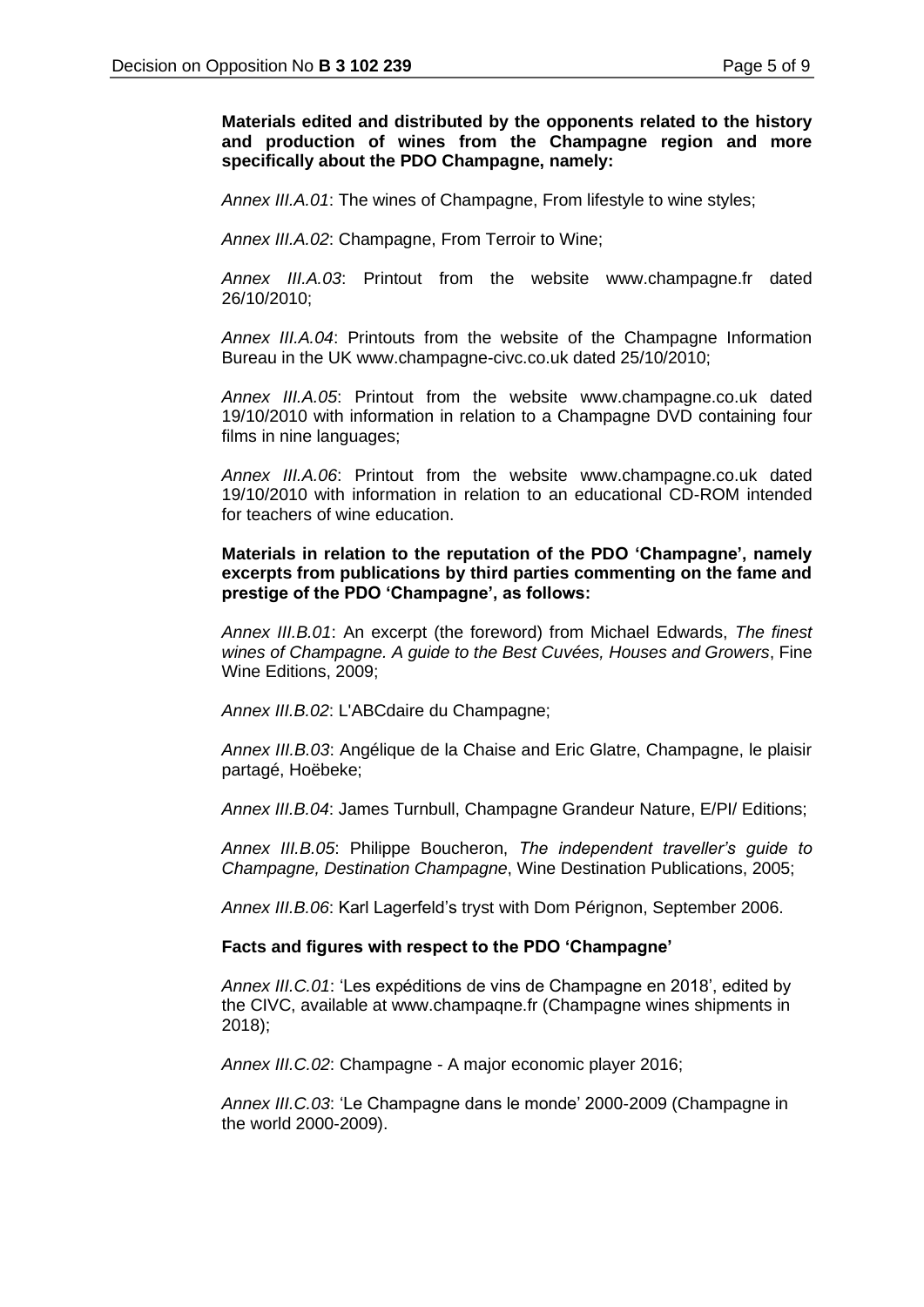**Exhibit IV:** Case-law. The opponents have provided copies of decisions and judgments from various jurisdictions in the European Union involving the earlier PDO and/or other PGIs/PDOs.

From the documents listed above it becomes evident that the PDO 'Champagne' has acquired an outstanding prestige in the European Union. The materials submitted by the opponents show a geographically widespread and longstanding use of the PDO (as claimed by the opponents and supported with evidence with regard to sales volumes, shipments throughout the EU and the world, distribution of Champagne wines and turnover achieved). It is evident from the submitted materials that the wine growers from the Champagne region and the CIVC dedicate investments and efforts to promote and protect the 'Champagne' PDO. Moreover, the opponents successfully proved that Champagne wines are associated with luxury, success, festivities, and glamour, as reflected in numerous publications and, indeed, previous case-law.

The opponents´ main argumentation aims at supporting the claim that the contested IR evokes the earlier PDO. In the opponents´ view, there exists some degree of visual and phonetic similarity between the contested IR and the earlier PDO; the PDO 'Champagne' has acquired an outstanding reputation and prestige, in the European Union and beyond; there is a certain relation between the relevant goods; such evocation exploits the reputation of the PDO ´CHAMPAGNE´, etc.

The Opposition Division will now assess whether the conditions set by Article 103(2)(b) of Regulation No 1308/2013 are met.

According to the Court, the concept of 'evocation' covers, inter alia, a situation where the term used to designate a product incorporates part of a protected designation, so that when the consumer is confronted with the name of the product, the image triggered in his mind is that of the product whose designation is protected (see, to that effect, 21/01/2016, C-75/15, Verlados, EU:C:2016:35, § 21; 04/03/1999, C-87/97, Cambozola, EU:C:1999:115, § 25; 26/02/2008, C-132/05, Commission v Germany, EU:C:2008:117, § 44).

Therefore, consumers must establish a link between the term used to designate the contested goods (i.e. the contested sign 'Champaws') and the product whose designation is protected (*wines*) (21/01/2016, C-75/15 Verlados, EU:C:2016:35, §§ 21-22), whilst it is necessary to take account of the presumed expectation of the average consumer, who is reasonably well informed and reasonably observant and circumspect. The Court has clarified that such link between the term used to designate the product and the product whose name is protected must be **sufficiently clear and direct** and that a mere association with the protected geographical indication or the geographical area relating thereto is not sufficient (21/01/2016, C-75/15, Verlados, EU:C:2016:35, § 22, 07/06/2018, C-44/17, Glen Buchenbach, EU:C:2018:415, § 53).

In assessing whether such a link is established, the Court has considered that the **visual, phonetic or conceptual relationship** between the signs is one of the factors to be taken into account. Another relevant aspect of the analysis is the **degree of proximity of the goods/services concerned**, including the actual physical appearance or the ingredients and taste of the products covered by the contested IR and the protected designation (judgment of 04/03/1999, C-87/97, Cambozola, EU:C:1999:115, § 27).

# **1. The goods**

The earlier PDO enjoys protection for *wines*.

The opposition is directed against the following goods: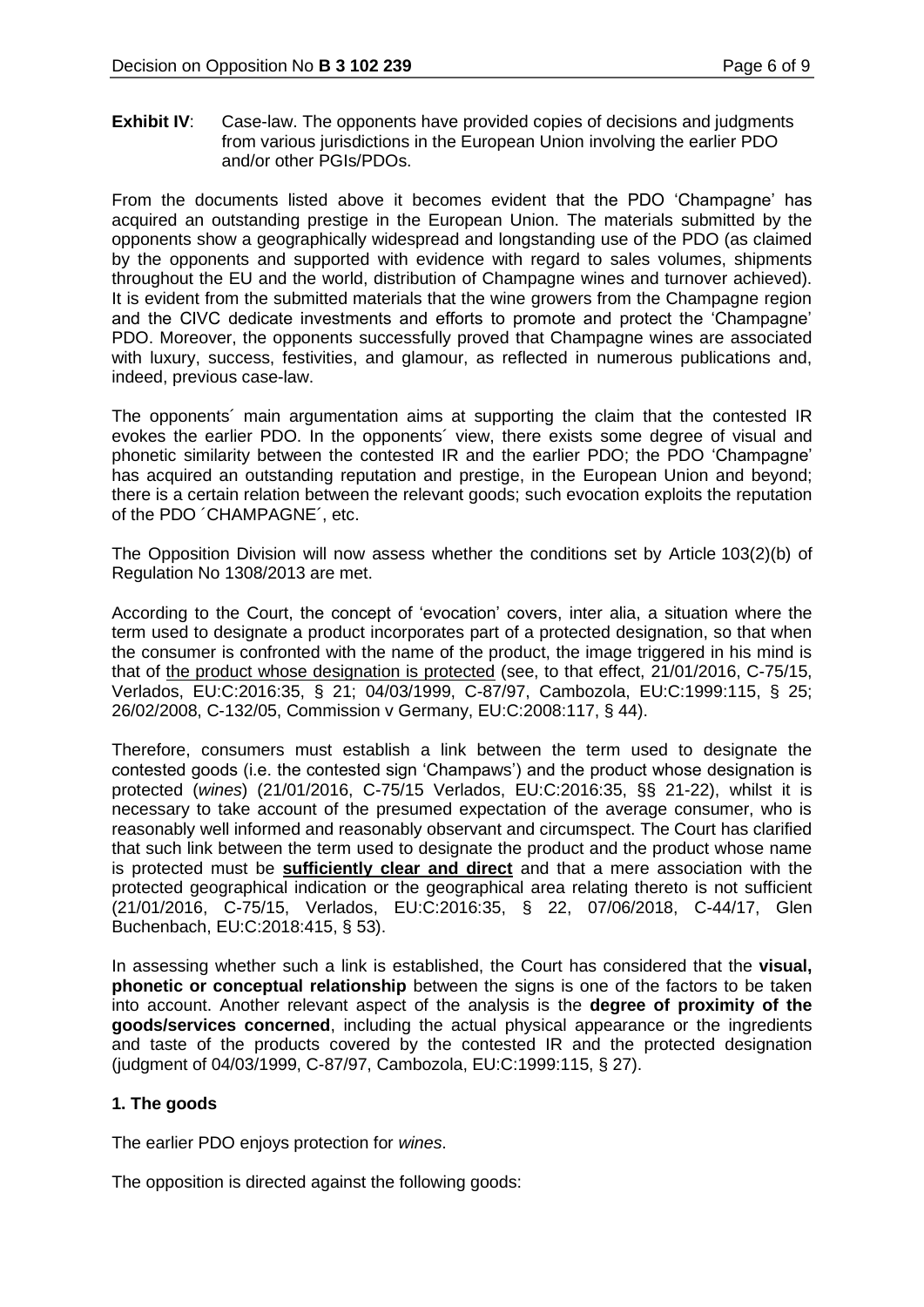## Class 31: *Pet foods; pet beverages*.

The Opposition Division takes note of the holder´s arguments that the contested goods would be completely different from the protected *wines* in terms of their nature and physical appearance, method of elaboration and use of the same raw materials. The holder, furthermore, maintains that the *wine* protected by the earlier PDO is for human consumption whereas the contested *pet foods* and *pet beverages* are not intended for human consumption and it would be well known that *pet beverages* should be non-alcoholic since alcohol is bad for pets. According to the holder, the goods would neither be consumed on largely identical occasions nor would they be distributed through the same channels or be subject to similar marketing rules. Therefore, the holder is of the opinion that the goods would be different and would not intersect with those of the PDO.

However, the Opposition Division concurs with the opponents that the protection granted to PDOs under EU law aims not only at enabling consumers to make more informed purchasing choices but also at preventing uses which take advantage of the reputation enjoyed by complying products and promoting fair competition (recital 97 of Regulation (EU) No 1308/2013).

Furthermore, from the evidence submitted by the opponents it becomes clear that the physical appearance of the contested goods is very similar to the appearance of the protected goods and that also it is intended to be offered at similar festive and special occasions:





Woof & Brew Cham:Paws Champagne For Dogs & Cats Woof & Brew  $---a$ 

In this respect, even if the *wines* and the contested goods (beverages for pets and the broader category foodstuffs for pets, including also beverages) are not identical and the holder is right in pointing out relevant differences, a certain proximity cannot be denied.

This link between the conflicting goods is reinforced by the messages accompanying the marketing of the contested goods (referring to intrinsic characteristics of the Champagne wines, such as 'bubbles' - as demonstrated by the opponents).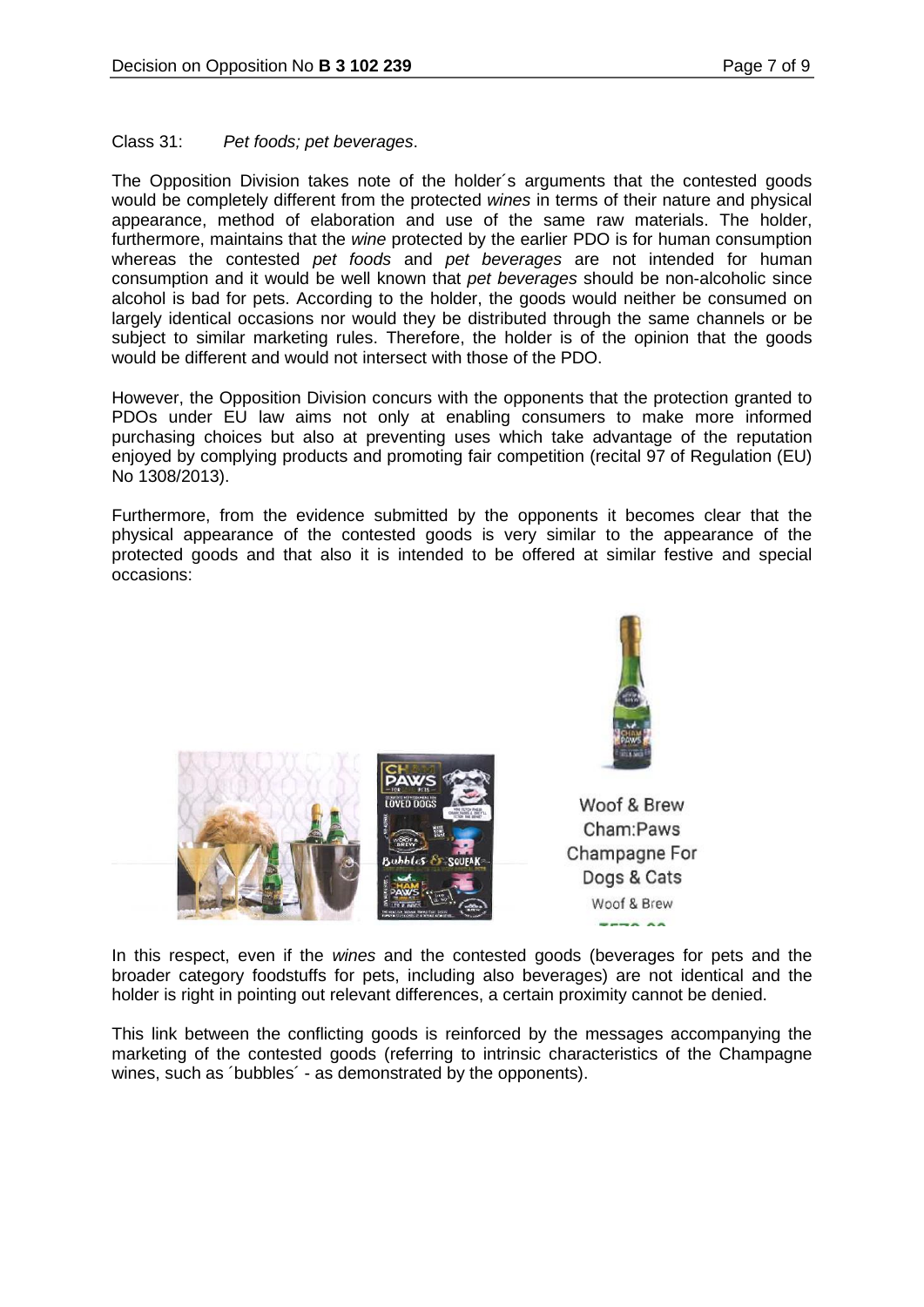# **2. The signs**

| CHAMPAGNE<br>------<br> | <b>IAMPAWS</b><br>٠н.<br> |
|-------------------------|---------------------------|
| PD K<br>-arlier         | Contested sign            |

The relevant territory is the European Union.

**Visually**, the signs coincide in their first six letters, 'CHAMPA'. They are of a similar length (nine vs eight letters) and only differ in their last three and two letters, respectively.

It is of particular importance that the coincidences are in the beginnings of the signs because this is the part the consumers generally tend to focus on. This is because the public reads from left to right, which makes the part placed at the left of the sign (the initial part) the one that first catches the attention of the reader.

Therefore, the signs are similar to a higher than average degree.

**Aurally**, irrespective of the different pronunciation rules in different parts of the relevant territory*,* the pronunciation of the signs coincides in the first syllable, 'CHAM', present identically in both signs. Furthermore, the following coinciding letters 'PA' reinforce the similarities between the signs. While the pronunciation of the signs differs in their endings, this is the part that tends to be memorised less by the consumers, as explained above. Therefore, also aurally the signs are similar to a higher than average degree.

**Conceptually**, the earlier PDO refers to a region in France while the contested sign will be perceived by a significant part of the public as a meaningless term. Another part of the public, in particular the English-speaking public, may single out in the contested sign the word ´PAWS´ which will be clearly linked to the relevant goods for pets. While there is no similarity between the signs, the contested mark's concept (for a part of the public) cannot be attributed too much significance due to its link to the relevant goods and is, in any event, not capable of offsetting the visual and phonetic similarities.

## **d) Conclusion**

As explained above, it is required that the public establishes a sufficiently clear and direct link between the contested sign and the product protected by the PDO (i.e. *wines*). Considering all the above, the Opposition Division comes to the conclusion that the similarities between the signs and the proximity between the goods are sufficient for the public to make a clear and direct connection between the contested IR on the contested goods with the protected product *wine* coming from the Champagne region.

Indeed, the Opposition Division concurs with the opponents that, as evident from the materials on file (Exhibit V), the holder´s marketing strategy is built on the evocation between the contested goods and Champagne wines. The image of prestige and luxury, festivities, and glamour of the Champagne wines which is a result not only of the intrinsic reputation related to the quality of the products but also of the efforts invested to create this particular image is clearly used by the holder to promote its goods.

The above conclusions are not altered by the references of the holder to EUIPO decisions (decision in opposition B 2 406 885, t-secco; decisions of the 4th Board of Appeal in the Toro case, R612/2015-4 and in the Cavariane case, R54-2017-4; and decision of the 5th Board of